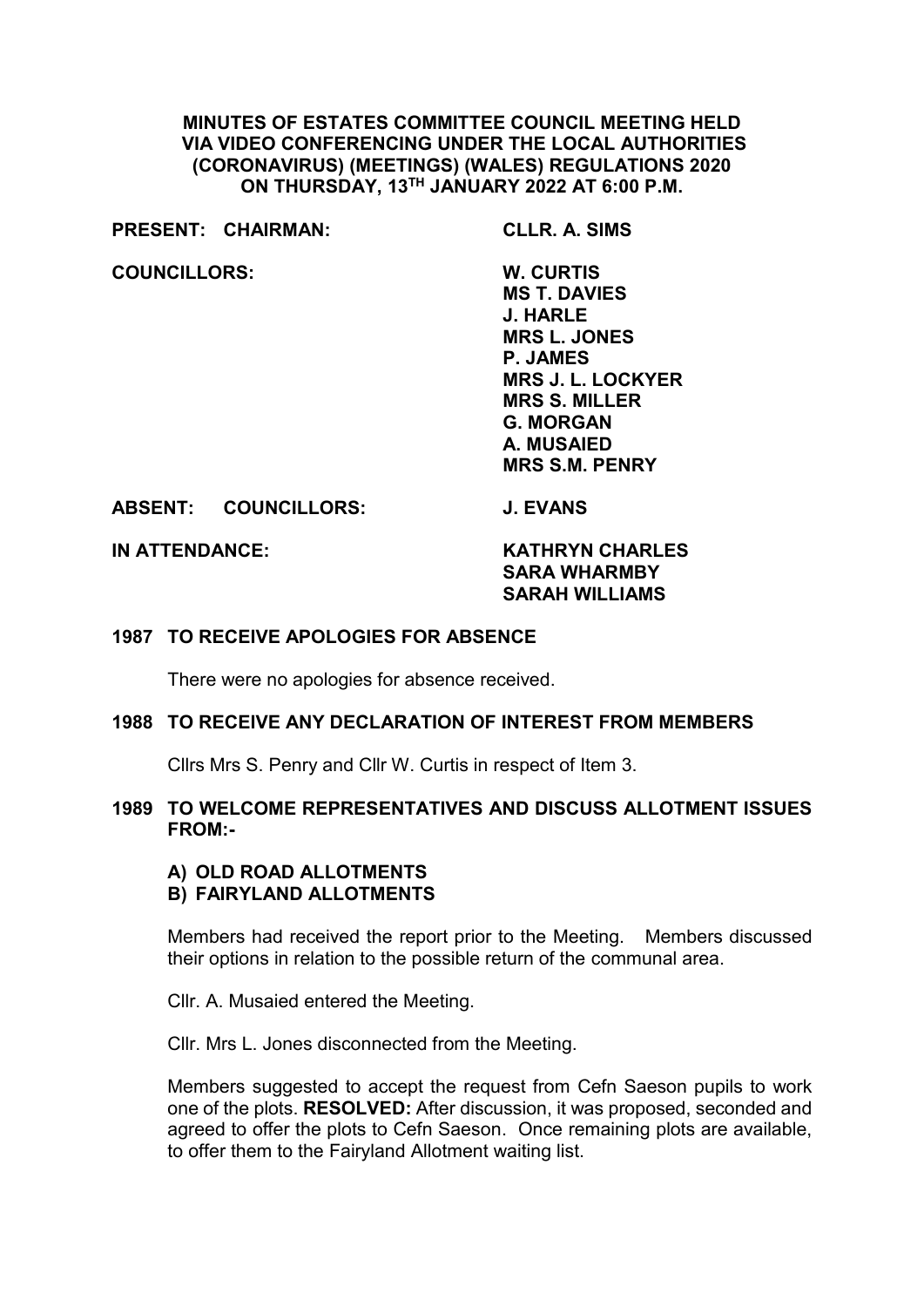# **1990 TO RECEIVE AN UPDATE ON MAINTENANCE AND CARE OF BUS SHELTERS & ROADSIDE SEATS**

Members were informed that they were currently awaiting a date for the refurbishment estimated to be in March/April 2022.

### **1991 TO RECEIVE AN OVERVIEW REPORT ON COMMUNITY HALLS**

Members were updated on a water leak in Melin Community Centre and contractors have been contacted to review the water source.

The Meeting was informed that the fire alarm at Cimla Community Centre had disconnected due to the electricity fault however the fault could not be identified at the time. **RESOLVED**: After discussion, it was agreed to install a separate electricity supply for the alarm and costs were given and approved.

Cllr. Mrs L. Jones returned to the Meeting.

## **1992 TO DISCUSS THE CHRISTMAS LIGHTING IN EACH NTC WARD AREA**

A Member asked if Council could explore the possibility of having Christmas lights in each Ward and develop and extend the lights each year, however the budget would need to be further considered to cover the increased costs. The Meeting discussed their options.

Cllr. Mrs L. Jones disconnected from the Meeting.

The Town Clerk updated Members on the current budget that had been set for 2022/23 for Christmas activities.

Cllr. Mrs L. Jones returned to the Meeting.

A further debate covered the possible future provision of a Christmas tree in Town Council Wards.

**RESOLVED:** It was proposed, seconded and agreed for Councillors to identify the areas they wished to cover with 'Christmas lights' and to bring them to the next Estates Committee Meeting. The Chair stated that all Councillors should submit suggestions.

Cllr. R. Price entered the Meeting.

# **1993 TO REVIEW AND AGREE THE DRAFT SLA REGARDING FLEET/EQUIPMENT SERVICING CONTRACT WITH NPTCBC**

Members had received the report prior to the Meeting and explained the current situation with the van which had failed its MOT. The Town Clerk explained Council's options to repair the van as a matter of urgency.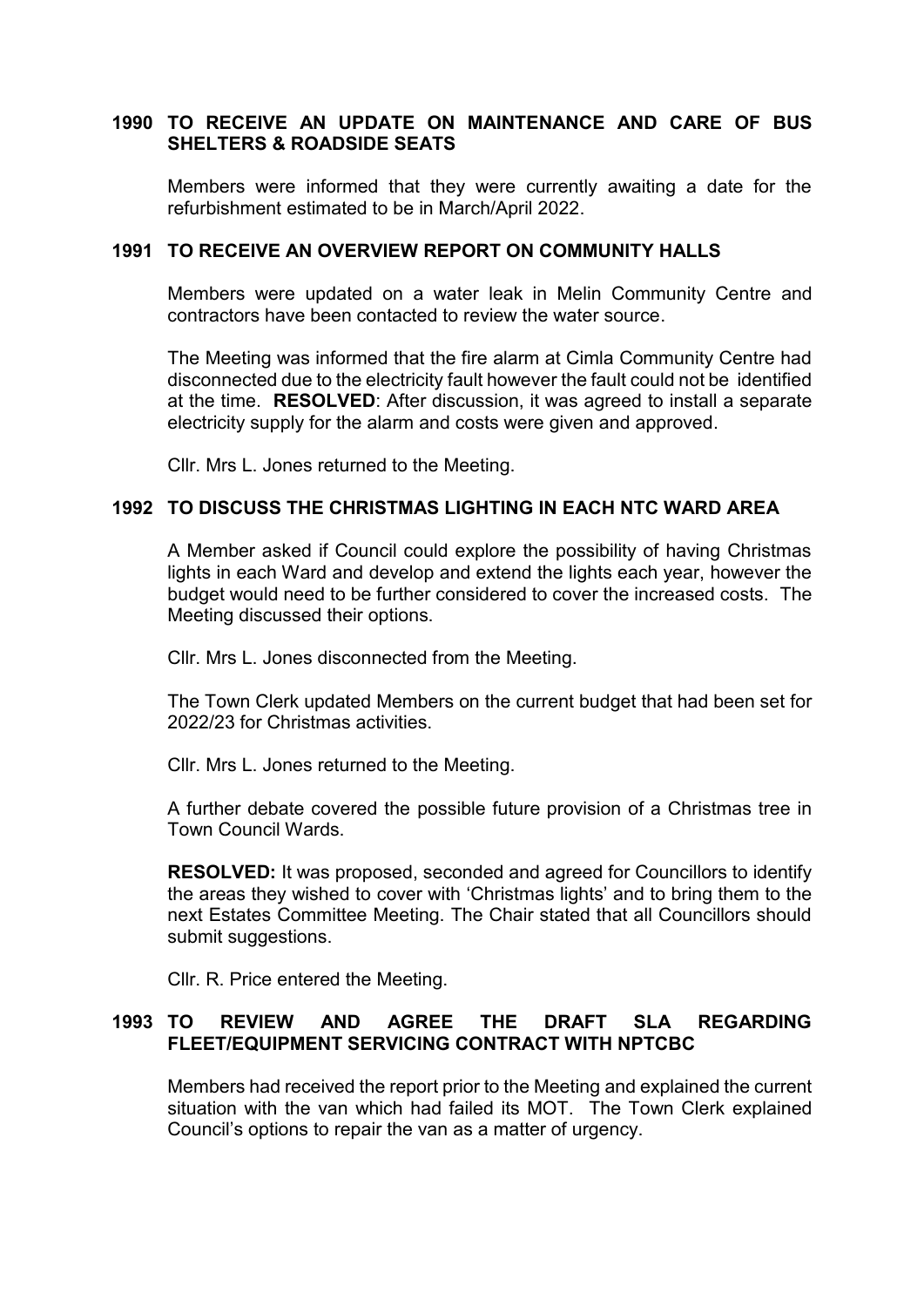**RESOLVED:** It was proposed, seconded and agreed to sign the SLA with NPTCBC and arrange for the van to be serviced and re-MOT'd at the site.

# **1994 TO REVIEW CORRESPONDENCE RECEIVED RELATING TO TOWN COUNCIL ESTATES**

There was no correspondence received.

#### **1995 TO REVIEW AND CONSIDER PLANNING APPLICATIONS**

There were no planning applications received.

## **1996 TO DISCUSS ANY MEMBER ISSUES AND RECEIVE REPORTS FROM MEMBERS ON MEETINGS THEY HAVE ATTENDED ON BEHALF OF NEATH TOWN COUNCIL**

There were no reports received.

#### **1997 TO RECEIVE ITEMS FOR THE NEXT AGENDA FROM MEMBERS**

To discuss having Christmas lights in each ward.

**1998 CONFIDENTIAL MATTERS – TO CONSIDER PASSING A RESOLUTION UNDER THE PROVISIONS OF SECTION 1(2) OF THE PUBLIC BODIES (ADMISSION TO MEETINGS) ACT 1960, IN VIEW OF THE CONFIDENTIAL NATURE OF THE BUSINESS ABOUT TO BE TRANSACTED, IT IS ADVISABLE IN THE PUBLIC INTEREST THAT THE PRESS AND PUBLIC ARE EXCLUDED FROM THE REMAINDER OF THE MEETING**

The resolution was duly passed.

Sara Wharmby left the Meeting.

#### **1999 TO DISCUSS AND REVIEW:-**

# **A) INVESTMENTS PROPERTY LEASING MATTERS and COVID ARREARS REPAYMENT MATTERS**

The Town Clerk provided a comprehensive spreadsheet highlighting the current position on all tenants/rent received (covering points A & B). **RESOLVED**: The spreadsheet would be circulated for information after the meeting.

Members raised concerns regarding the current debt position and the proposals of taking forward new Leases under the agreed terms and conditions.

An update on Phase 1 and Phase 2 of the refurbishment project was provided to support the paperwork already circulated.